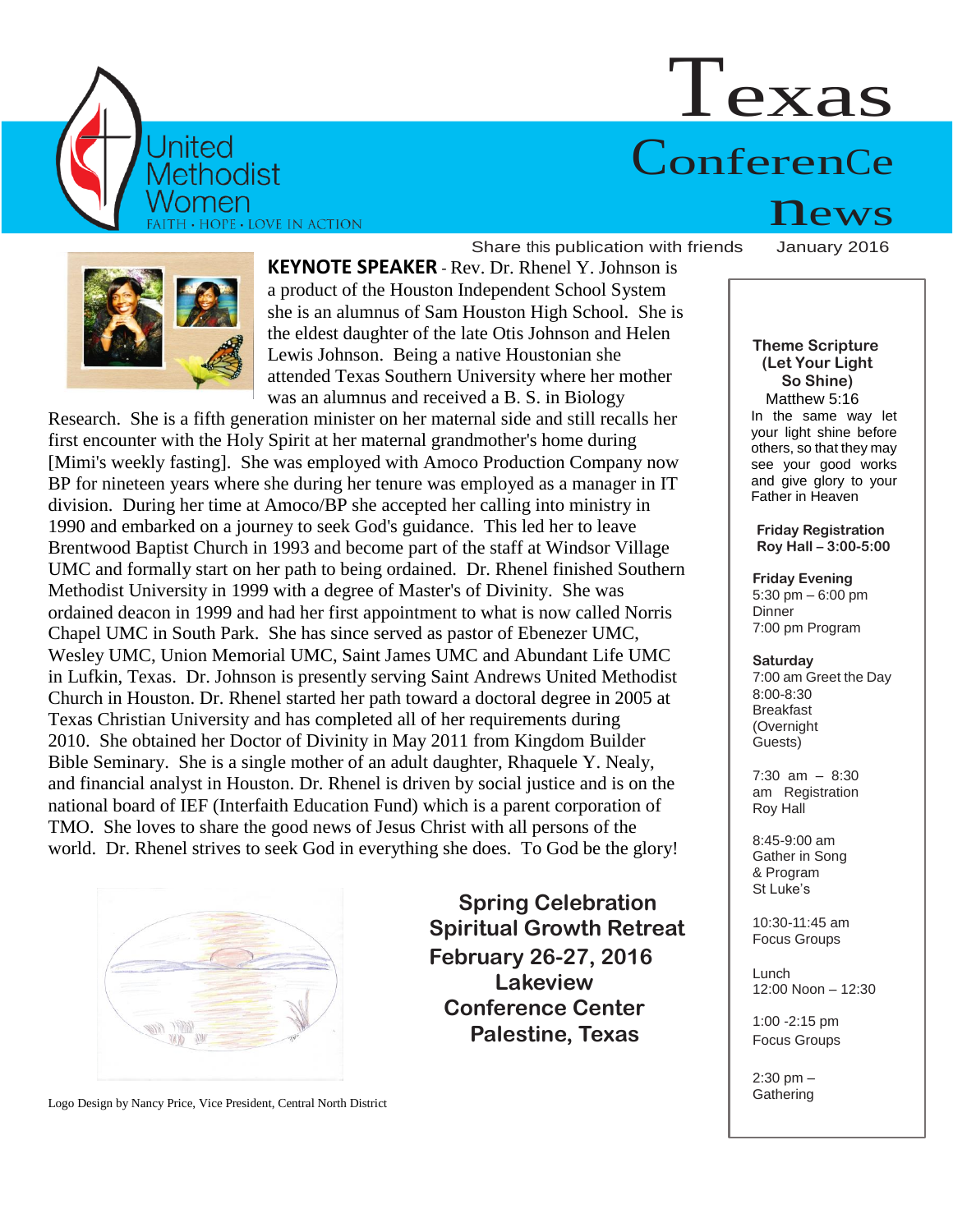C: 903-241-1440 C: 541-228-4448

23602 Saxon Way 18307 Langsbury Dr H: 281-356-8844 H: 281-856-6217 C: 713-591-3658 [moomzig@aol.com](mailto:moomzig@aol.com) [bdeerhake@comcast.net](mailto:bdeerhake@comcast.net)

PRESIDENT VICE PRESIDENT SECRETARY TREASURER Lee Thornton Endrika West Dorothy Ringer Sumner Paulette Moore-Hall 11029 FM 1964 6622 Wide Creek Dr 218 Enchanted River Dr 9915 Willow Crossing Santa Fe, TX 77510 Katy, TX 77449 Spring, TX 77388 Houston, TX 7704 H: 409-925-1216 H: 281-829-4513 H: 281-355-0669 H: 281-955-8489 C: 409-739-2690 C: 832-866-8552 C: 832-515-4544 [leeannth43@gmail.com](mailto:leeannth43@gmail.com) [Ephesians32021@yahoo.com](mailto:Ephesians32021@yahoo.com) [d-sumner@sbcglobal.net](mailto:d-sumner@sbcglobal.net) [paula41@earthlink.net](mailto:paula41@earthlink.net)

## Spiritual Growth Social Action **Education & Interpretation** Membership, Nurture

Suzanne McDougle Krystal West Theresa Graham Valerie Poole 263 Callender Lake Dr 1100 9<sup>th</sup> Street 10603 Southdown Trace Tr #219 3407 Elmcrest Dr Murchison, TX 75778 Port Arthur, TX 77640 Houston, TX 7704 Houston, TX 77088 H: 903-469-3498 H: 409-982-4094 H: 281-484-1853 H: 281-448-9266 C: 903-477-7609 C: 409-365-7078 C: 713-408-3787 C: 281-682-5393 [suz2@embarqmail.com](mailto:suz2@embarqmail.com) [krystal\\_west@sbcglobal.net](mailto:krystal_west@sbcglobal.net) [thrgram@yahoo.com](mailto:thrgram@yahoo.com) [valeriepoole@att.net](mailto:valeriepoole@att.net)

Communications Chair Committee Secretary Program Spanish Language On Nominations Resources Coordinator Lana Bowsher Sarah Clark (2017) Melba Spann Miriam Aguila 21315 Di Mambro Ln 115 S Grace P O Box 1111 6801 Langdon Ln Tomball, TX 77377 Crockett, TX 75835 Mt. Pleasant, TX 75456 Houston, TX 77074 C: 832-495-8273 H: 936-544-8237 H: 903-572-4788 H: 713-988-0468 C: 903-285-4750 C: 832-858-7378 [lkbowsher@gmail.com](mailto:lkbowsher@gmail.com) [stunnellclark@yahoo.com](mailto:stunnellclark@yahoo.com) [melba\\_spann@yahoo.com](mailto:melba_spann@yahoo.com) [mayecruz@yahoo.com](mailto:mayecruz@yahoo.com)

# **ADDITIONAL MEMBERS OF COMMITTEE ON NOMINATIONS**

1617 Spring Hill Rd 7747 Cayton 11360 Woodwind Ct 7153 Chasewood Dr Longview, TX 75605 Houston, TX 77061 Flint, TX 75762 Missouri City, TX 77489 H: 903-295-1789 H: 713-640-2489 H: 903-894-9931 C: 832-265-6205 [dj52row@aol.com](mailto:dj52row@aol.com) [audercaldwell@hotmail.com](mailto:audercaldwell@hotmail.com) [smithheart1@yahoo.com](mailto:smithheart1@yahoo.com)

 & Outreach [vpoole@houstonisd.org](mailto:vpoole@houstonisd.org)

Doris Rowland (2016) Brenda Saulter (2016) Maude Caldwell (2017) Gwen Smithheart (2018)

Mattie Ordaz (2019) Beverly Deerhake (2019) Hockley, TX 77447 Houston, TX 77084-3947

**NOMINATIONS** NATIONAL OFFICE: Stacie Hawkins and Mattie Ordaz with Joyce Louis as an alternate.

ADVISORY COMMITTEE: Paulette Moore-Hall, Krystal West and Lee Thornton

The World Federation of Methodist and Uniting Church Women (formerly World Federation of Methodist Women) is a fellowship of such officially recognized groups of Methodist, United and Uniting Church Women organized in Units from the respective participating nations to affirm its purpose "To Know Christ and To Make Him Known". National Units are combined within nine geographical Areas. The Area and Unit Officers co-ordinate programs and provide a global network for sharing information on program activities. They are meeting this year in Houston, TX August 29-September 3 at Hilton Downtown.

United Methodist Women is a community of women whose PURPOSE is to know God and to experience freedom as whole persons through Jesus Christ, to develop a creative supportive fellowship and to expand concepts of mission through participation in the global ministries of the church.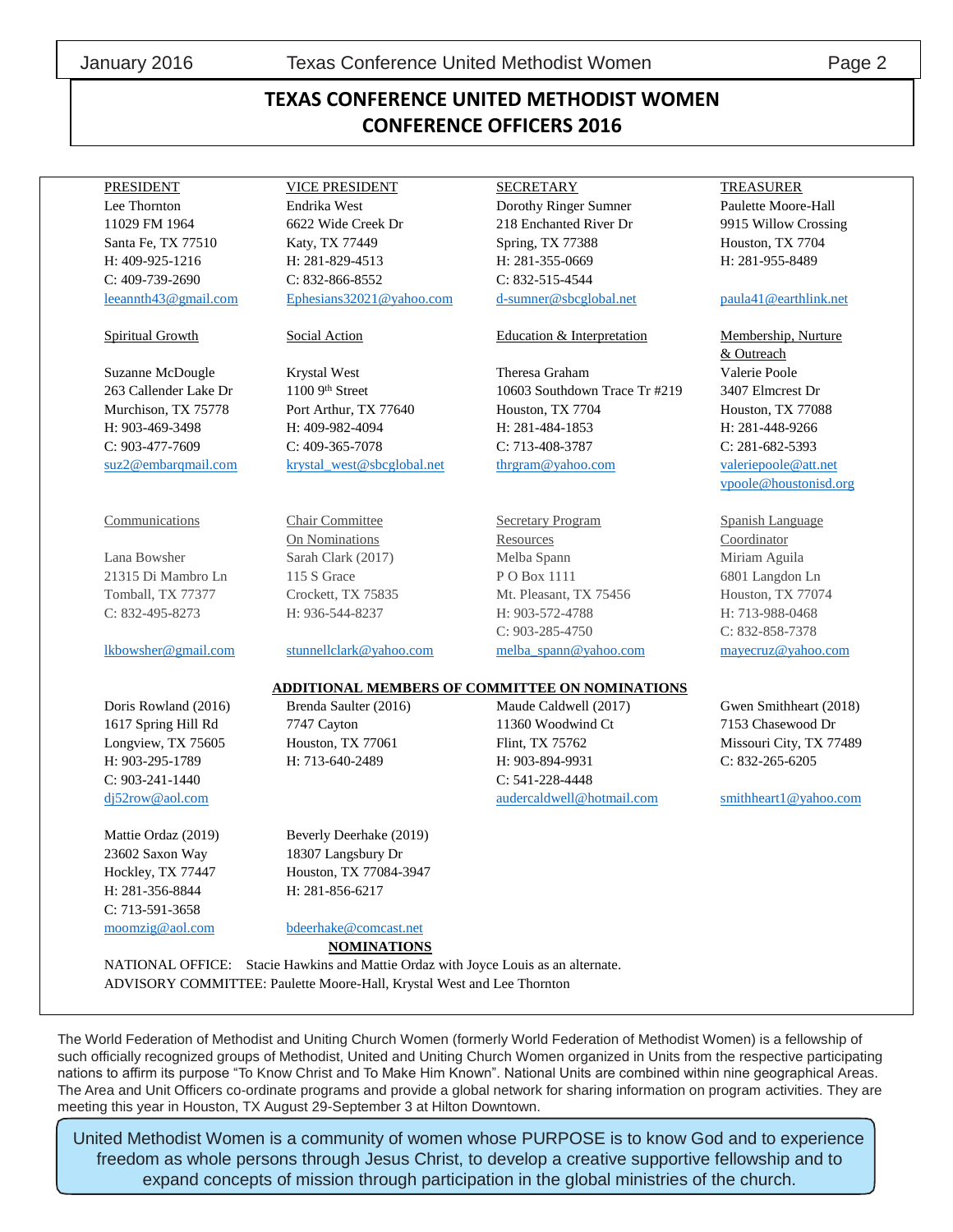age 3 Texas Conference United Methodist Women January 2016

# FOCUS GROUP



# **Joyce Moore**

**Bible Study: Walking in the Light** Joyce Summage Moore is a member of Jones Memorial United Methodist Church and is the Congregational Care/Prayer Director. A member of the United Methodist Women and has served on the Conference as Spiritual Growth Coordinator and Education and

Interpretation Coordinator.

A certified lay speaker and has spoken at women conferences in the Texas and Louisiana area. Her motto for life is "Only What You Do For Christ Will Last"

Walking in the Light

God is light; in him there is no darkness. If we claim to have fellowship with him yet walk in darkness, we lie and do not live by the truth. The world is in darkness and daily need to see the light that darkness can't comprehend.



# **Ashley Loftus Johnson**

**It's in the Little Things: Finding God's Blessings in Tragedy through Art**

My focus group will let us stop and smell the roses. Through tragedy. God gives us an amazing ability to take

those moments and flip them into witness. We will use art journaling as a medium for finding your light and being able to stop and listen, even for just a little while.

I have been married to my husband and best friend, Michael, for 12 years. I have two spirited boys- Lex and Rigel. I currently work at Lufkin Middle School as an 8<sup>th</sup> grade science teacher and find ways to minister to my students through grace and love. I am a member of First United Methodist Church in

Nacogdoches. I currently serve as the UMW Unit President for Nacogdoches First United Methodist Church, Communications Coordinator for the East District United Methodist Women, and the Associate Dean of Children for Mission U.



Karen Clay **Member Development Welcome Event** *A resource created for those who are looking for a process to try and reach women who have not been involved in United Methodist Women (in the church* 

*and in the community). The process involves hosting welcome events that engage prospective and existing United Methodist Women members.*

I was born in Seguin,TX and graduated from Huston-Tillotson University in Austin, TX. I am currently a retired teacher with 34 years of service, with the last 26 years at Felix Tijerina Elementary School in the Houston Independent School District.

I'm a devoted mother of one daughter Danielle. A member of Windsor Village United Methodist Church, Houston TX. I serve as Alter Guild and with the United Methodist Women.

I think of myself as a very patience person. The things I love most in life are family, friends and my relationship with God.



# **Stacie Hawkins It's Our Legacy!**

It's been nearly 150 years since 10 ladies started out on a mission journey that became the organization of United Methodist Women. Those women raised money to send 2 ladies to India, and we've never stopped answering God's call to mission. As we embark on year 2 of

this five-year campaign, come hear ways you can help celebrate and support The Legacy Fund in your local unit, as we strive to continue the good work that was begun so long ago. Stacie Hawkins, a member of Windsor Village UMC, Houston, is currently a Director for United Methodist Women, where she serves on the Legacy Fund National Planning Team.



### **Marcia Butcher Water**

Information about the laws in Texas about water and how this will affect your life. What is water and how clean is it? What do you want to drink? How water is related in the Bible and

its meanings. Problems in the future for water, the conservation, environment, climate change, How will we plan for it? Questions can be asked at the end.

40 years teacher, B.S. and Masters in Education Member of First United Methodist Church, Missouri City. Water Captain for Texas Interfaith Center for Public Policy on Water

Member of Karios Ministry for Women and Men Missions Ministry, Choir member, Vacation Bible School, Vice President of Southwest District United Methodist Women.



# **Lynda W Quedraogo**

**Being a Light in a Secular Community**. Being a light many years ago was easy in America Culture. However as the world is becoming increasingly secular it is imperative that believers know how to be a light when presenting their faith, and how to live as the light through giving. In this class you will learn ways to articulate

Christian worldview and one major way to live out the Christian worldview. Mrs. Lynda West Ouedraogo daughter of Keith and Endrika West attended FUMC where she worked in her call to missions and Helps. It was also where she meet her husband at their downtown location. Lynda married Alex Ouedraogo and they are living their lives always for Christ. Lynda attended University Of Houston where she received her Bachelor's in English. She is also a writer.